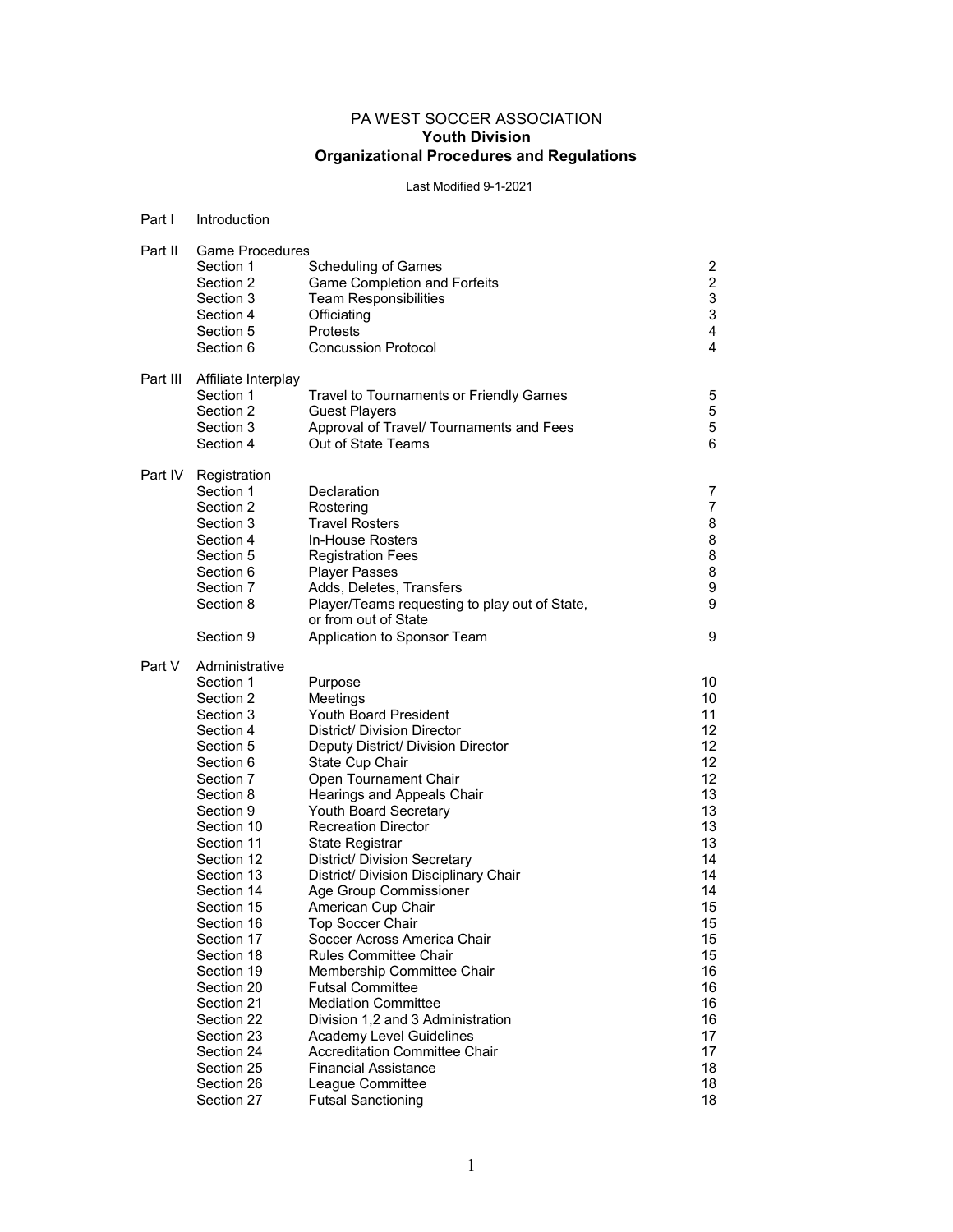## Part I

#### Introduction

1. These Procedures and Regulations carry the same obligation of compliance as outlined in the Youth Playing rules Article 1.2 Clubs have the right to retain house rules for their In- House programs providing such rules are consistent and in accord with PA West Soccer and US Youth Soccer Rules and Regulations. All Districts and Divisions have the right to augment these Procedures and Regulations with the approval of the PA West Soccer Youth Board. Violations are subject to a hearing.

2. A claim of ignorance of these Procedures and Regulations shall not be satisfactory grounds for the waiving of such Procedures and Regulations.

3. Only the Youth Board has the authority to grant exceptions to these Procedures and Regulations. All requests for exceptions shall be in accordance with Article 1.6 of the Youth Playing Rules.

4. These Procedures and Regulations will remain in effect until revised by the Youth Board as needed or required.

## Part II

#### Section I (Scheduling of Games)

1. Traditionally, this means games are scheduled by a playing Division/District/League Director/Age Group Commissioner (hereinafter referred to as the "Scheduling Commissioner") who will create/coordinate a preliminary schedule to provide the opponent each team will play, the date set for it, and whether the game is home or away.

2. Such preliminary schedule is to be created and circulated to all Field Assignors or Travel Coordinators before the playing session. Immediately upon receipt of the preliminary schedule each club is then to provide the game time for each home game. The Scheduling Commissioner shall then circulate the final schedule to all teams, now listing the times of the games and locations, no later than 2 Weeks before the start of the Session.

3. In case of a dispute regarding scheduling or schedules, the District/ Division Director shall have the right to make the determination to resolve any dispute and to convene a District/Division hearing if felt necessary to resolve the dispute. If time is of the essence, a decision/ruling that allows the game to be played can be followed up by subsequent action to readdress any injustice that did occur.

4. Games cannot be cancelled except for official field closures due to inclement weather.

#### Section 2 (Game Completion and Forfeits)

1. If the game is terminated prior to the half time, the game shall be replayed in full.

2. If the game is terminated after completion of the first half, the match is considered complete.

3. If the termination is due exclusively to serious misconduct attributable solely to the coach and/or players of one of the teams, the non-offending team may petition the District/ Division Director to have the game declared as a victory in the standings for the non-offending team.

4. If a team withdraws from the match prior to its completion, the result shall be declared as a forfeit in favor of the opposing team.

5. A team found to have played a player ineligible under PA West Soccer or US Youth Soccer rules, shall have the match declared as a forfeit in the favor of the non-offending team.

6. A team which appears for a scheduled match with an insufficient number of players to play the match under applicable rules or without the proper credentials (roster and player passes) for the game to commence, shall have the result declared as a forfeit in favor of the non-offending team.

7. Should a match be terminated once begun due to the inability of a team to continue to field the required minimum number of players, the result shall normally be governed by Rules 1 and 2, however, upon petition by the non –offending team, the circumstances will be reviewed and the District/ Division Director may award a victory by forfeit in favor of the non-offending team when it appears that the offending team did not make reasonable efforts to field a representative number of players.

8. A forfeit shall be considered a non-played game as to the offending team.

9. Should a team break any of the above Procedures and Regulations, a hearing can be requested by contacting the Discipline Chairperson.

10. Teams forfeiting a regular scheduled game will be referred to the District/ Division Discipline Chair for review and recommendation for action. Actions taken toward a team can be a fine of up to \$100.00 per game to a suspension from the league for multiple offences. Actions taken toward a Club for multiple team offences are fines up to \$500 per game and or a one (1) year Club suspension.

11 It shall be the coach's responsibility to notify the District/Division Director when a game is played prior to the normal game day thus affecting the return of the ejected player's player pass. (Example: game previously rained out played on Tuesday evening. Coach notifies the District/ Division Director that the make-up game was played and the ejected player did not play. District/Division Directors will confirm and notify the State Office by Wednesday to return the player pass to the Coach). Only District/Division Directors or predetermined designee where an emergency arises has the authority to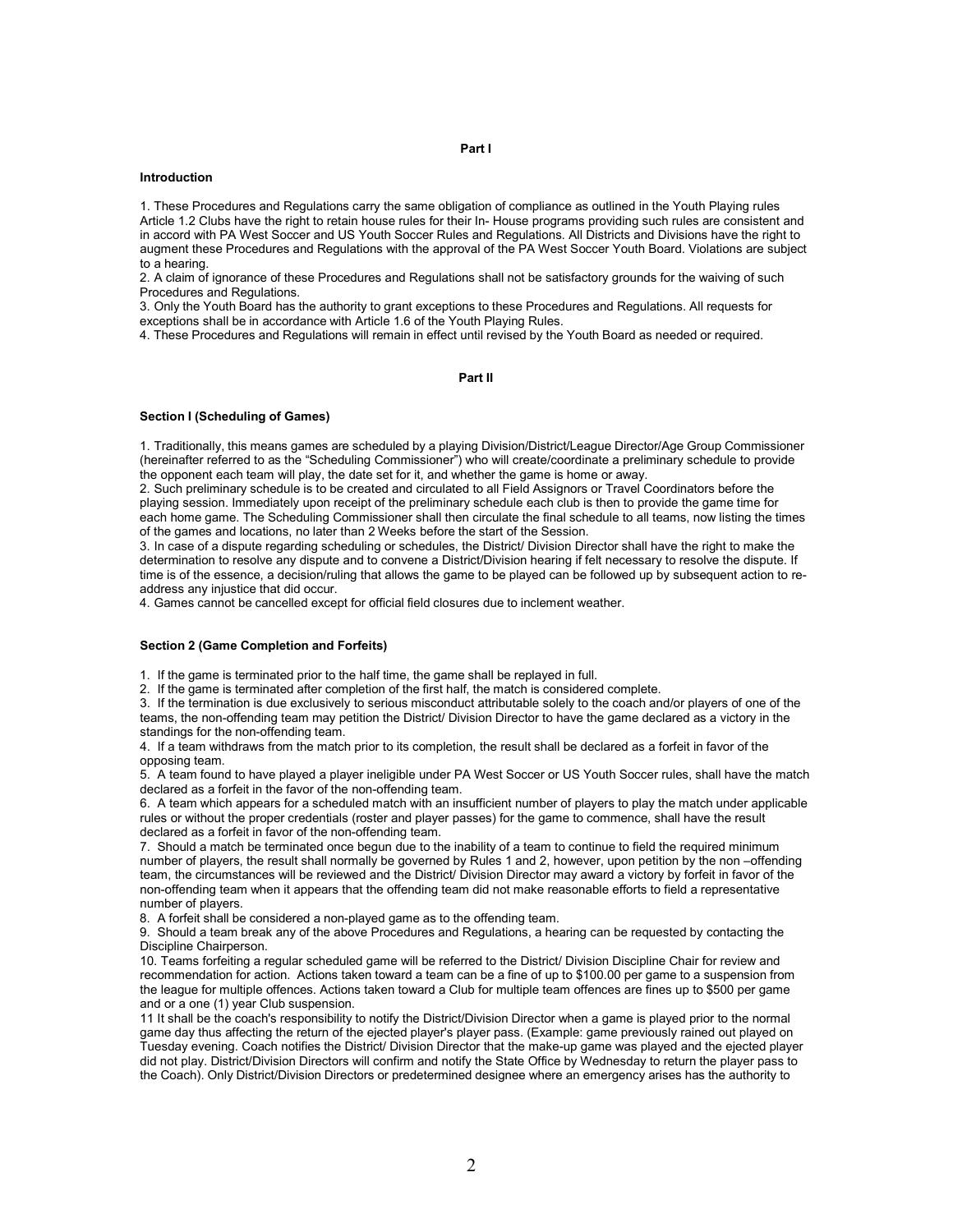release player passes from the State Office.

#### Section 3 (Team Responsibilities)

1. Home team is to provide a properly marked playing field of regulation size.

2. The fans from both teams are to be on the opposite side from the players and coaches. No one is permitted in the first two yards of the out-of-bounds area which is designated for the assistant referee.

3. Home team is to provide at least three (3) game balls of proper size, properly inflated.

4. Home team is to provide regulation size goals, nets and corner flags as required by USYSA Rules.

5. All games are played using a three-man referee team. The Center Referee must be a currently certified USSF referee. Failure to provide a certified referee for a game is a violation and will be handled by the Disciplinary Committee at the District/Division level. Visiting Coach should file the report within 48 hours to the State Office and Divisional/District. 6. Make-up: If teams are unable to decide upon a make-up date, the Age Group Commissioner or District /Division Director will set the date and place if necessary.

7. Sunday travel games shall start no earlier than Noon; unless if both Club Presidents agree the District/Division Director may grant the approval.

8. The home team is to contact visiting team no later than the Tuesday evening before the game with time, place, directions, etc. for the upcoming game. Visiting team should contact the home coach if not contacted by the home coach by Wednesday prior to the scheduled game. Should a color conflict arise, at the start of the game, the home team will change.

9. Games should be started within 30 minutes of the scheduled starting time. The home team shall notify the Scheduling Commissioner that a game has not been played within the allotted time period minutes of the scheduled starting time. 10 The visiting team should arrive at least thirty (30) minutes prior to the scheduled start of the game to allow time for check in and instructions from the referees.

11 Notify the visiting team by phone at least two (2) hours plus travel time prior to the starting time for a cancelled game. 12 Both coaches report the game result to the AGC.

13. GDR's with handwritten Club Pass Players need to be forwarded to the Groups AGC within 24 hours of the game.

## Section 4 (Officiating)

1. The referee shall be ready to officiate at least 15 minutes prior to the game

- 2. Referees will check that each player on the GDR has a valid PAW player pass and:
- a) the coach has a valid pass and is affiliated with the team's Club
- b) players jersey numbers (non-conflicting) and names are listed, and match the GDR
- c) players being checked match the pictures on the pass
- d) handwritten guest players are legal (all of the above applies)
- e) no pass no play no exception

3. The referee will keep the player passes, and one set of game day rosters. He will give each team the game day roster for its opponent. At the conclusion of the match the referee shall record the scores on the game day rosters he's holding, get a signature from each coach confirming the score, and give one completed game day roster (including cautions, ejections, or injuries) to the coach of the winning team or the home team in the event of a tie, and keep one for his/her records.

4. Players shall not be allowed to play:

- 4.1 Wearing a cast or splint unless the cast or splint is padded in such a manner to conceal it entirely.<br>4.2 The referee will instruct the player with the padded cast that if the cast is used as a weapon the p
- The referee will instruct the player with the padded cast that if the cast is used as a weapon, the player will be given a red card and subject to suspension.
- 4.3 With anything dangerous to self or others such as jewelry, etc.
- 4.4. No one may enter the field of play without the referee's permission.<br>4.5 The referee shall remove any player with visible blood on the player
- The referee shall remove any player with visible blood on the player or his/her uniform or person. The player may not return to the game until all signs of blood are removed.
- 4.6 The referee has the final decision regarding postponement or cancellation at game time or he/she may abandon a game during play if he feels that weather or field conditions merit abandonment.
- 4.7 If a game is called due to inclement weather, darkness, or other unsafe conditions, the game may be replayed in its entirety. Games shall be deemed completed after the completion of the first half.

5. The referee must file reports within 48 hours to the State Office for all injuries, red and yellow cards of player, or caution or ejection of coach, any abuse or referee assaults, and game protests. Failure to file report is grounds for disciplinary action, and must include the following:

- 5.1 The player name<br>5.2 Identification num
- Identification number (or phone number) not a jersey number
- 5.3 Team name
- Club name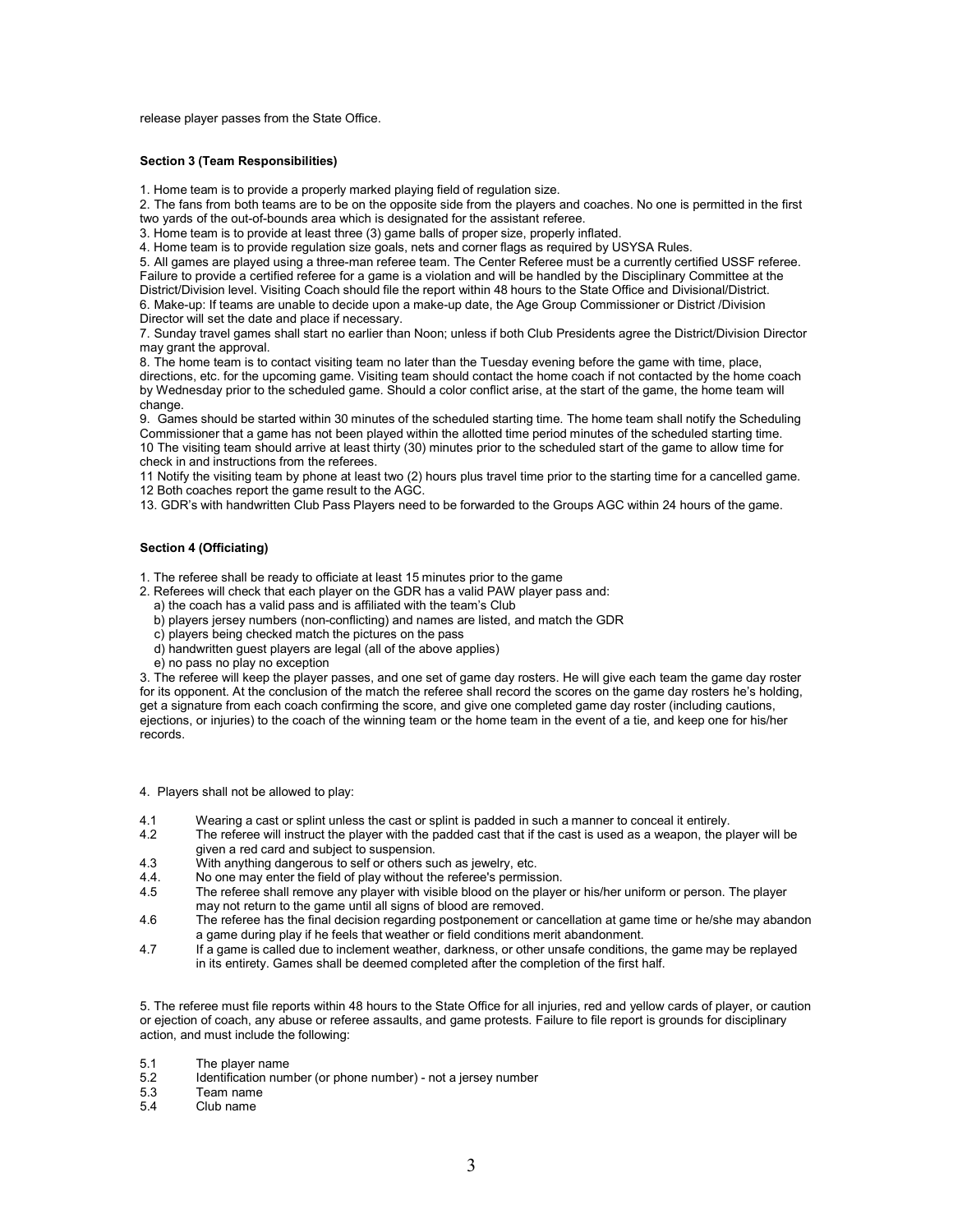- 5.5 Date, time, and location of game
- 5.6 Teams involved
- 5.7 Age Group and Division/District<br>5.8 Bov or Girl
- Boy or Girl
- 5.9 Referee names

#### Section 5 (Protests)

1. By the conclusion of the match, when game day rosters and rosters are being returned to the coaches, the coach of the protesting team must tell the referee he/she wishes to protest. The referee must report that a protest has been made. 2. The protesting coach must contact the State Office within 24 hours, stating the reason for the protest using the PA West coaches report form.

3. A formal letter of protest must be sent to the State Office accompanied by a \$50.00 club or certified check made payable to PA West. The letter must be postmarked within 48 hours of the game's completion.

4. The playing Division/District Director may allow the protest or forward the protest to the District /Division Discipline Board to be resolved. Copies of all protests are to be forwarded to the Division /District Director.

5. Appeals may be made in accord with procedure outlined in the PA West Soccer Constitution and By-Laws and Article 9 of the Youth Playing Rules. All appeals must be made by an affiliated club of PA West Soccer in good standing. The appeal must be in writing on club letterhead by certified mail to the Youth Board Hearing and Appeals Chair. The protest must be accompanied by a club or certified check made payable to PA West Soccer Association for \$100.00

#### Section 6 (Concussion Protocol)

1.1 All Players age 10 and younger shall not head the ball directly from the air in any match or competition, nor shall these players practice heading the ball in any organized team setting.

1.2 If a player age 10 or younger deliberately heads the ball in a match, the referee shall award an indirect free kick to the opposing team at the spot of the infraction. If the heading occurs within the penalty area, the referee shall move the ball outside the penalty area and award an indirect free kick to the opposing team.

1.3 Players age 11 and age 12 shall be permitted to head the ball in any match or competition. These players may practice heading the ball in an organized team practice or skill session, but coaches shall monitor this practice so that no single player heads the ball more than 25 times per week, regardless of setting.

1.4 Players age 13 and older shall be permitted to head the ball in any match or competition and these players may practice heading the ball in an organized team practice or skill session

2. A player who sustains a significant blow to the head or body, who complains about or is exhibiting symptoms consistent with having suffered a concussion or is otherwise suspected of having sustained a concussion, shall not return to play.

3. Health Care Professionals (HCP) shall be present at all tournaments with 64 or more teams at U11 and older age groups. Health Care Professionals are considered licensed professionals such as an Athletic Trainer Certified (ATC) or Physician (MD/DO), with skills in emergency care, sports medicine injuries and experience related to concussion evaluation and management.

4. At tournaments where a Health Care Professional (HCP) is present, any player who sustains a significant blow to the head or body, who complains about or is exhibiting symptoms consistent with having suffered a concussion or is otherwise suspected of having sustained a concussion, must be evaluated on the sideline by a on-site HCP. Any player suspected of suffering a concussion will not be allowed to return to play until he/she is cleared by the Health Care Professional. The concussion form, and if applicable the player pass, needs to be send to the State Office.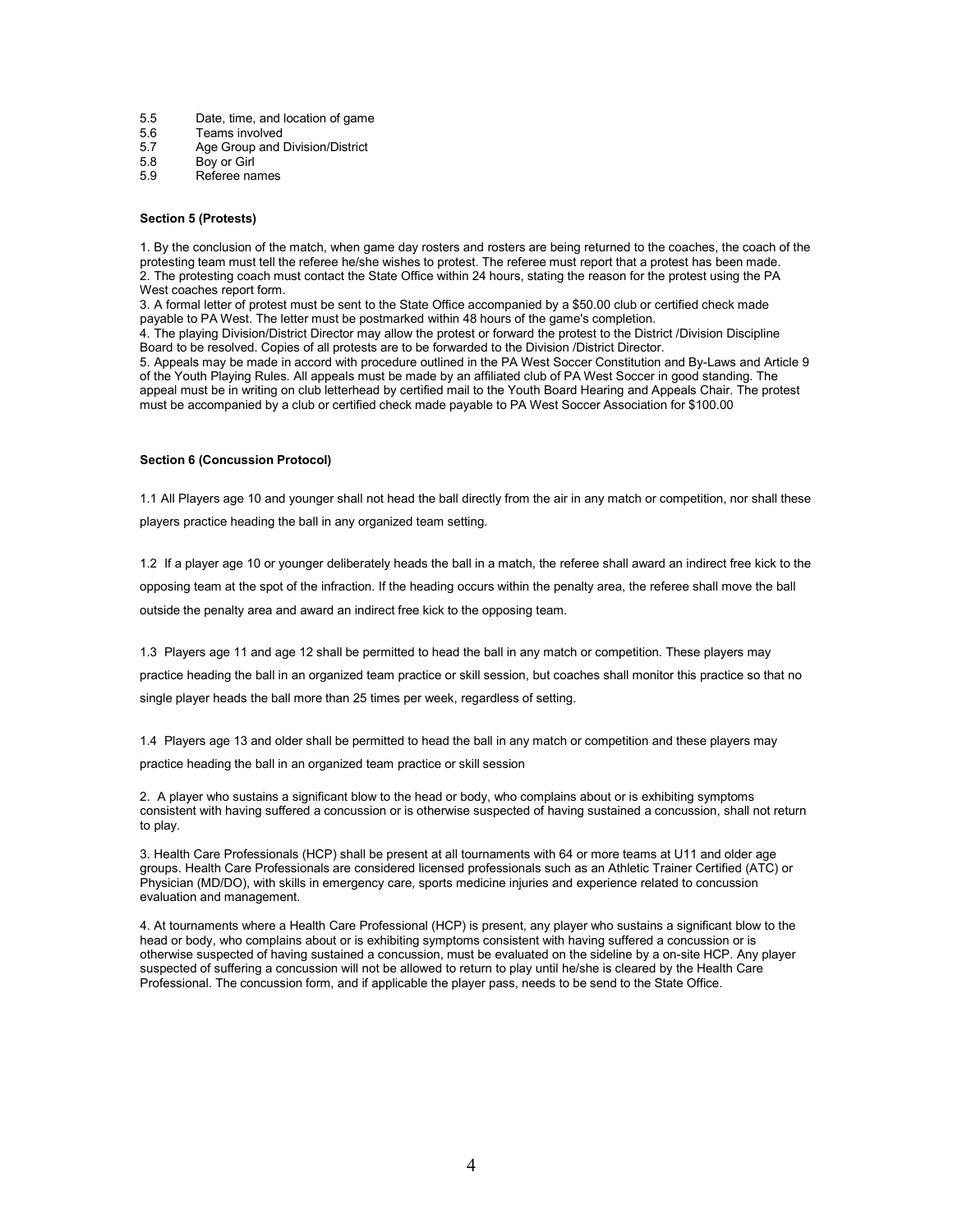#### Part III

#### Section 1 (Travel to Tournaments or Friendly Games)

1. Travel outside of PA West to officially sponsored US Youth Soccer tournaments requires only a simple notification process thru E-Mail 14 days prior to the event (90 Days for outside the US) to the State Office unless the tournament to be attended requires official travel papers from PA West Soccer. After submission of notification, an e-mail will be returned as notification of receipt of request.

2. When tournaments or visiting States require travel permits or participation is with other USSF associations, the Youth Board has delegated authority to the State Office, State Registrar, or Youth Division President to approve all travel permits for travel outside PA West. Formation of a tournament travel team must be approved by the State Registrar or the Youth Board President as per the approved playing rules.

3. No Under-11 Tournament Teams will be permitted until July  $1<sub>st</sub>$  in the year they would be eligible to play in a true U12 age group as of that September 1.

4. No Under-10 Tournament Teams will be permitted.

5. The only tournaments U10 travel teams or players may attend are tournaments using US Youth Soccer small-sided initiatives.

6. The coach is responsible for securing a travel permit if required prior to leaving the boundaries of PA West Soccer. Permits may be hand delivered and processed at the state office during normal business hours. US Club events held within PA West Soccer boundaries require a travel permit.

7. Travel outside PA West Soccer without proper permits or without prior notification of the State Office, in general and when guest players are used is grounds for suspension or probation.

8. Any team forfeiting a league scheduled game in order to participate in a tournament will be fined \$100.00. Such team will also be denied entry into all PA West sanctioned tournaments for the remainder of that playing season. All make-up league games must be played by the end of the playing season as defined by the PA West Calendar.

9. Travel to participate in tournaments, leagues, friendlies, or exhibition games of other USSF members require permission from the State Office after tournament, league, or friendly game rules have been received. In most cases travel to these venues will not be covered by PA West Soccer medical or liability insurance. Teams so traveling must notify each player/parent of non-insurance coverage. Formation of a tournament travel team must be approved by the State Registrar or Youth Board President. Tournament rosters will only be approved if all players on such rosters are rostered on other US Youth Soccer teams.

10. Teams wishing to travel to tournaments during the month of August only, may use either the current year's stickered roster or the roster for the new year that will begin September 1st provided all players are of an eligible age to travel out of state at the time of the tournament.

#### Section 2 (Guest Players)

Teams taking players to a tournament who will play as "Guest Players" (not rostered on the team) must complete a Player/Team Status Form for each participating guest player and submit with roster and travel permit request. A fee of \$15.00 will be charged each time a submission of change/addition is made other than with the original request. The Player/Team Status Form must be signed by an official of the player's current rostered team (if dual rostered, the higher division team). This rule does not apply to the PA West Open Tournament. Travel outside PA West Soccer without proper permits or without prior notification of the State Office when guest players are used is grounds for suspension or probation.

#### Section 3 (Approval of Travel/ Tournaments and Fees)

Except as provided in these rules regarding U-8, U-9, U-10 travel, there shall be no restrictions or limitations on travel providing the team submitting an application complies with all provisions of the US Youth Soccer Travel and Tournament Policy Manual including the use of the appropriate forms (refer to US Youth Soccer TTPM Section 201). According to USSF Policy 601-7 league play takes precedence over other travel. To be granted permission to travel during the normal PA West Soccer league sessions, a team may only travel on non-scheduled game weekends or have rescheduled any weekend games scheduled. It is the responsibility of the player and coach of the team traveling to notify in a timely manner other affected teams. It is recommended that all teams also carry copies of each player's birth certificate or other proof of age because some tournaments require or may request such proof (refer to US Youth Soccer TTPM Section 203 [c]). Any team forfeiting a league scheduled game in order to participate in a tournament will be fined \$100.00. Such team will also be denied entry into all PA West sanctioned tournaments for the remainder of that playing season. All make-up league games must be played by the end of the playing season as defined by the PA West Calendar.

1. A team that travels without having approval to travel as provided under Part II of the US Youth Soccer Travel and Tournament Policy Manual and PA West Soccer rules is subject to penalties by PA West Soccer and US Youth Soccer, including any or all of the following: monetary penalties, denial of permission to travel in the future, revocation of any approval given to travel that has not yet occurred, and suspension or termination of membership of the parties responsible. Violation of this rule could also result in disciplinary action against the coach or may make a team ineligible for any state sanctioned tournaments such as the Open or State Cup.

2. A second offense will require a disciplinary hearing for the coach with a minimum of one (1) year suspension. The club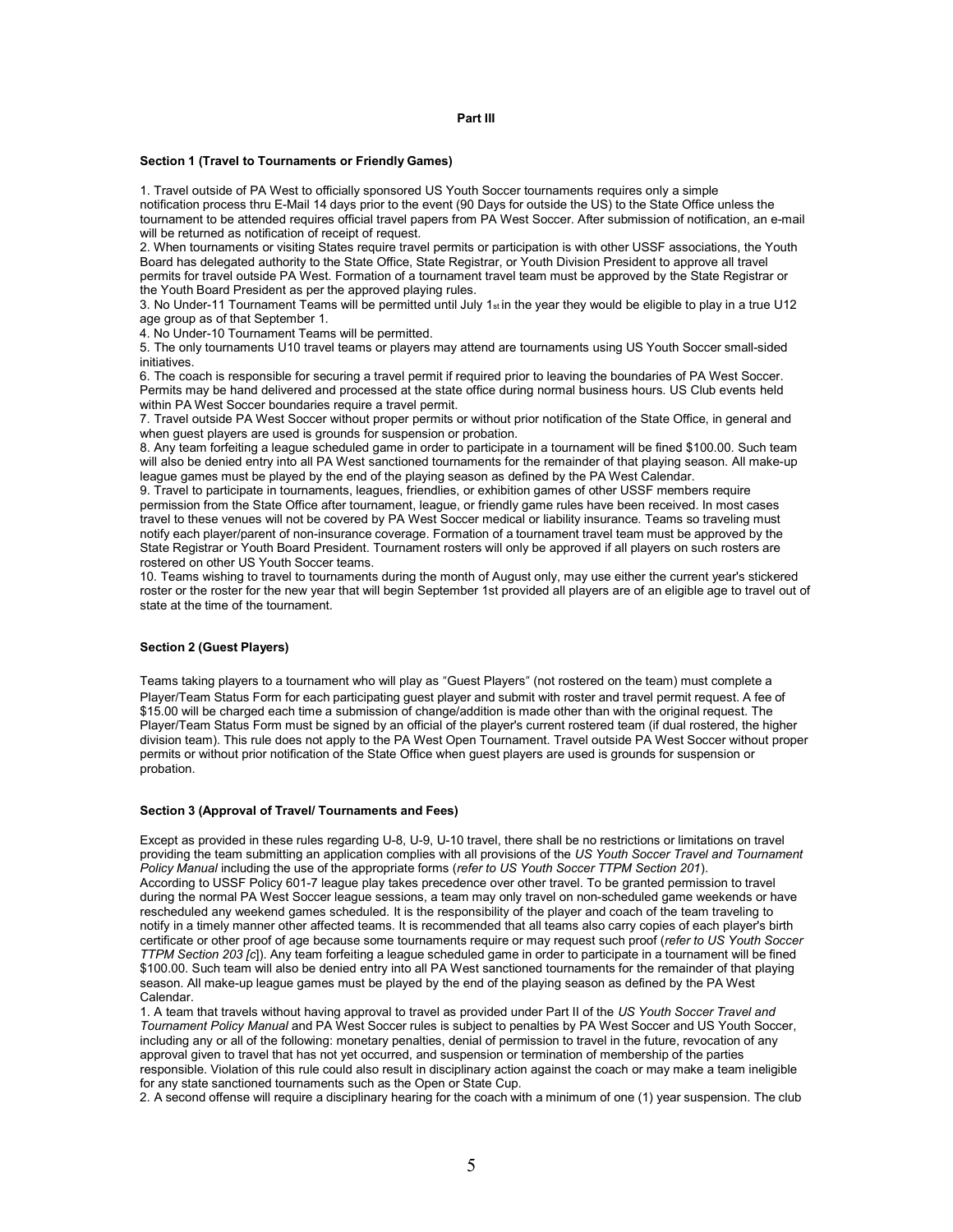will also be subject to probation, suspension, or fine;

3. Only club checks accepted. Other forms of payment cause the permission to be rejected. (The club check is proof that the team has club permission to travel);

4. Fees for travel permits/email notification shall be:

1. FREE - received in state office 21 days or more before the date of the tournament.

2. \$10.00 - received in state office less than 21 days but more than 14 days from the date of tournament.

3. \$25.00 – received in the state office less than 14 days but more than 7 days from the date of tournament.

4. \$50.00 – received in the state office less than 7 days from the date of the tournament.

5. There will be a \$15.00 charge for each submission of change or addition (such as adding additional guest player/s. Note: the charge is per Submission Date).

6. Travel paper fees will be charged the above rates based on the submission date of the completed paperwork package (exceptions are high school players/teams traveling in November and college players/teams traveling in May).

7. Rosters not submitted at least 14 days prior to the date of the tournament will incur an additional fee of \$15.00.

5. Teams wishing to travel to countries outside the 50 states of the United States and the District of Columbia, must submit two (2) applications to travel and a \$50.00 check to USSF. These must be submitted at least 90 days in advance. PA West Soccer will forward to USSF for processing.

6. Tournament Hosting Fee: All tournaments not sponsored by PA West Soccer must pay an amount equal to the highest entry fee charged per tournament. All outdoor tournaments (from 3 v 3 up to and including 11 v 11) sponsored by PA West Soccer member clubs require state sanctioning.

## Section 4 (Out of State Teams)

Teams from other National Affiliates may play in PA West Soccer scheduled leagues providing the following rules are met:

1. Teams must have proof of registration with their parent organization

2. Teams agree to play within the rules and regulations of PA West Soccer

3. Teams must have a designated home field

4. Teams must use three (3) USSF referees per home game

5. All players and coaches will be issued PA West Soccer player passes; the passes are required at every game

6. All teams will be rostered on PA West Soccer travel roster forms

7. All rosters will be sent to the PA West Soccer State Registrar with the proper paperwork:

Birth Certificate; player picture attached to pass; copy of registration with affiliate

club; proper fee on a club check

8. The fee schedule for affiliate teams playing in PA West Soccer will be established by the Board of Directors with the advice of the Youth Board.

#### Part IV

#### Section 1 (Declaration)

1. Each Club is responsible for declaring (pre-register) all playing teams for Divisions 3 - 5 and Academy level pools for the coming season with its District/ Division prior to August 1 for Fall play or March 1 for Spring play. Failure to do so may result in denial to play, or assignment to play in a different District/ Division. This is required for participation in any league, tournament, or other PA West Soccer sponsored activity during that session. There will be no refunds for teams subsequently withdrawing from play.

2. Each Club is responsible for declaring (pre-registering) all playing teams for the coming season for Division 1 - 2 prior to July 15 for Fall or February 15 for Spring play.

3. Team declaration (pre-registering) for U19 teams shall be the same as the State Cup entry deadline.

4. Clubs must submit team registration fee at time of submission of Pre-Registration for each team it will be fielding in the coming session;.

5. All Club players/ coaches data must be uploaded to Affinity by March 15 and August 15 for the respective Spring or Fall Session.

#### Section 2 (Rostering)

1. Teams U13 and older are permitted to roster a maximum of 22 players. Only 18 players may dress for a game.

2. U10 Travel Teams may only roster a maximum of 12 players

3. U11-U12 travel teams may only roster a maximum of 16 players

4. In-House and Academy players are not considered teams and shall be rostered as player pools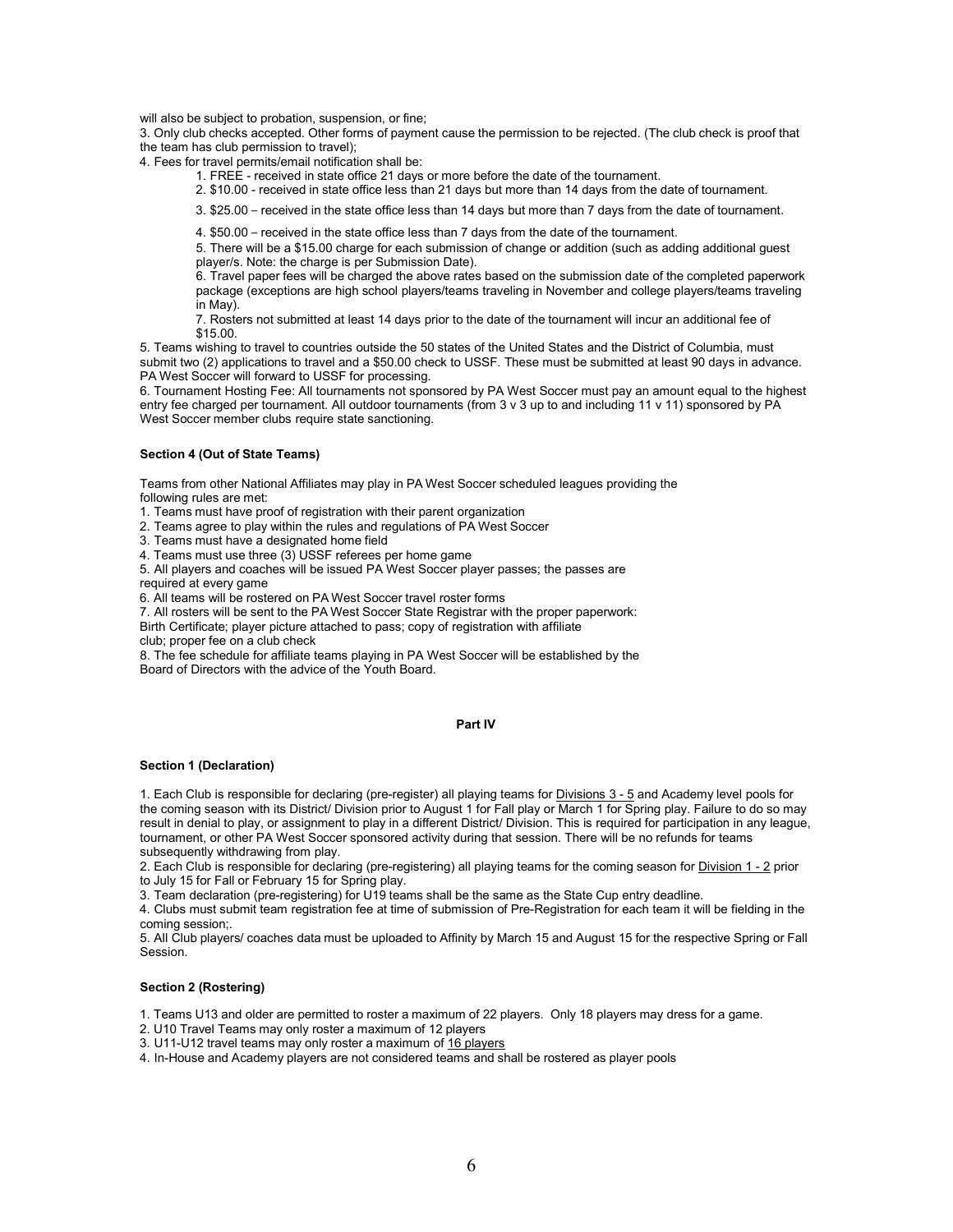5. A player may only play on more than one team in the Sunday League provided that all such play is with one soccer club.

6. A player playing on more than one team must indicate his/her primary team, and notify the coach of each team he/she is playing on more than one team. If no primary team is indicated, the higher ranked team (by Division and or Standings) shall be the primary team of that player.

7. In order to be rostered, all Classic Division players must submit a properly completed PA West Soccer Registration Form to their club registrar which will then be submitted to the Classic Division Registrar along with the team's official roster and player passes.

8. Training players do need to indicate the team they are training with, which then becomes their primary team.

9. Training players are registered, but not rostered. In order to guest on other teams, all rules and regulations apply and are based on the primary team of said player.

10. 1 In order to be rostered; coaches, assistant coaches, and administrators must satisfy the minimum coaching requirements.

10.2 The minimum coaching requirements are established by the Youth Board and are published on the PA West website. 10.3 The PA West Director of Coaching has the authority to adjust and modify any of the requirements to assist individual coaches, assistant coaches, or administrators to achieve compliance for a period not exceeding 2 years.

## Section 3 (Travel Rosters)

1. PA West Soccer only rosters teams who will play in its sanctioned leagues (except U-19 teams who may only roster to play in the National Championship series starting at the State level). Teams/clubs fraudulently rostering teams and then not playing in leagues registered for will be subject to a discipline hearing which could result in denial to play in any PA West Soccer activity for a period of at least one (1) year.

2. ALL Rosters must be printed using the State Player Registration System.

3. Official Rosters can only be printed once approved. Classic league: Teams must submit their rosters from the previous state cup with their registration.

4. All Classic Division players must submit a properly completed PA West Soccer registration form before they can be considered registered to a club/team. Player passes are not part of the registration documentation; they are part of the rostering process that follows the registration process and are required for play.

5. Clubs must submit a list of all in-house players to be registered in their respective age groups. U6, U8, U10, etc. 6. TOP Soccer children will not play by age but by their individual ability.

7. All coaches, managers and volunteers must complete a clearance through the Online Risk Management System, or supply a copy of their Act 33/34 Anyone not submitting one of these forms will not be permitted to roster

8. At the end of the Fall session, Division 3, 4 and 5 teams may reorganize their rosters. Total revisions are permitted.

## Section 4 (In-House Rosters)

1. All in-house registration must be submitted to the state office through the State Player Registration System

2. Check for \$14.50 per player not previously paid for on travel team.

3 Rosters will be approved once payment arrives in state office. If club includes in-house registration fees with travel registration check, it should be noted when sending check to the state office so the appropriate reconciliation can be completed between registration and payment.

## Section 5 (Registration Fees)

1. In-House and Divisions 3, 4 and 5 In-House \$12.50 Travel and Academy Level One Players (1 fee per player) \$17.50 Travel team \$25.00

2. Clubs registering only for the travel program (except those Clubs having joined only for travel prior to January 01, 2012) Travel Players (1 fee per player) \$19.50 Travel team \$50.00

3. Divisions 1, 2, and 3 U11 Academy \$350.00 per team U12 Teams (8 v 8) \$350.00 per team Team Fee (per team – club sponsoring only 1 team) \$600.00 per team \* Team Fee (per team – club sponsoring 2-4 teams) \$500.00 per team \* Team Fee (per team – club sponsoring 5+ teams) \$425.00 per team \* \*Includes up to 18 players (additional players will be \$20.00 per player)

## Section 6 (Player Passes)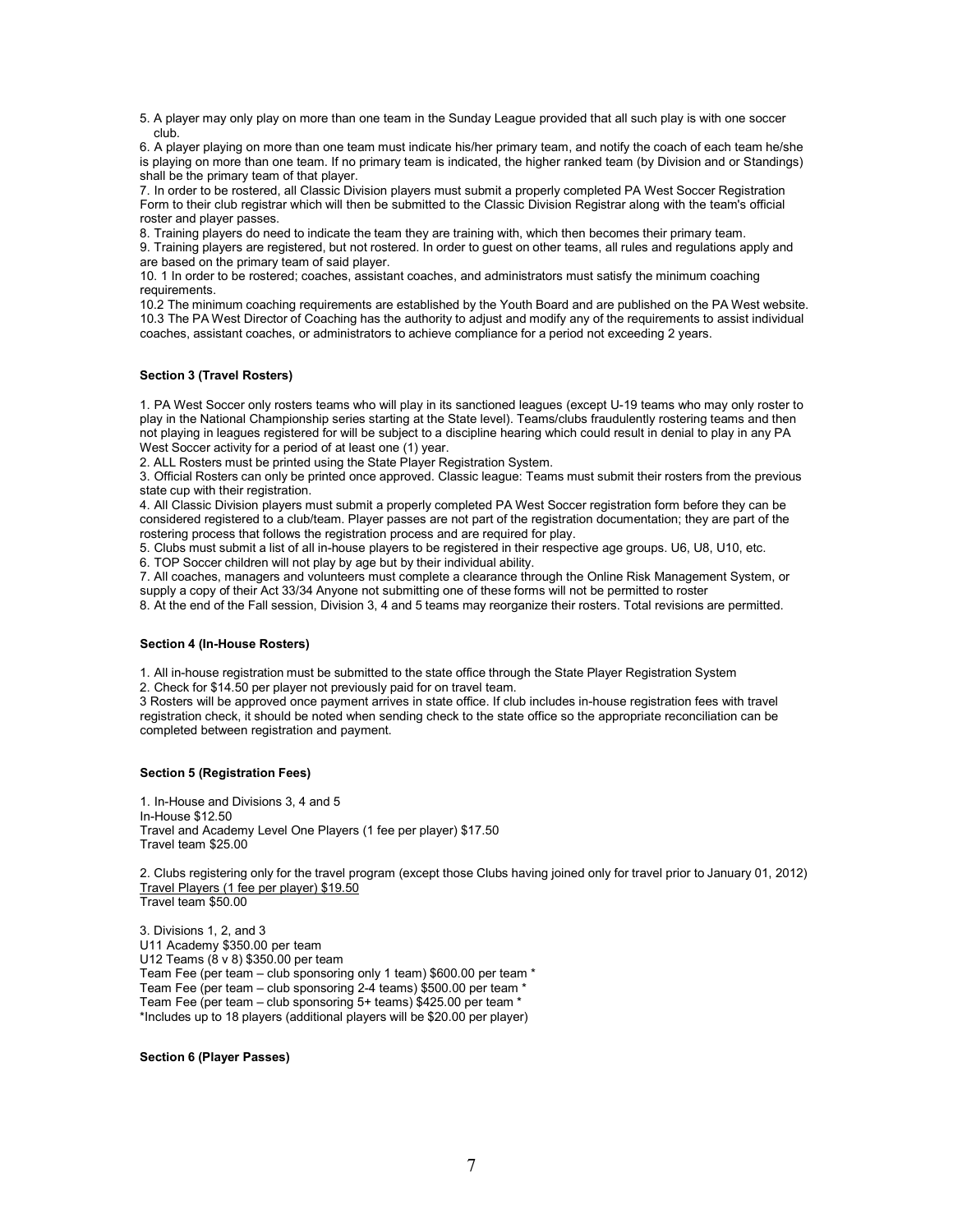1. Player passes are required for all Divisions, except in-house and Classic Academy, and valid for one Season (Year).

2. Acceptable forms of ID for player registration:

Original birth certificate. Copy of birth certificate. Uniformed services id and privilege card (DD Form 1173) Board of health records Passport ICE certificate issued by immigration Current Driver's license

3. All passes must reflect the true age group of the player.

NOTE: Baptismal or religious certificates or affidavits are not acceptable.

#### Section 7 (Adds, Deletes, Transfers)

3. Transfers

All Division 1,2, and 3 teams must fill out the Player/Team Status Form when releasing or transferring a player. Only five (5) transfers are permitted throughout the seasonal year. The old player pass must be submitted with all releases. No transfers are permitted without verification of released player. A transfer is any player dropping from a team and being placed on another team either within the same or other club. A player who is released from a Classic Division team during a playing season may not play for another Classic team during the same playing season. All Classic Division player and coaches passes must be laminated after being approved by registrar. Such passes are only good for one seasonal year. 4. For Divisions 1 and 2 Player/Team Status Form must accompany these rosters. At the time a team names its National Championship roster it may not have more than five (5) previously rostered players. Transfer from Classic teams is restricted (See PA West Soccer Youth Playing Rules).

- 5. Classic Division Transfer Process
- 1. Transfer request window December  $1<sup>st</sup>$  to January  $31<sup>st</sup>$  every year.
- 2. Write letter of request of transfer. Sent letter to State Office and copy to Classic Division Director. At this point, the player should not be talking with other Classic Division Clubs or teams.
- 3. Complete Voluntary/Involuntary release form along with the transfer request form. Both forms require team official and club official signature, and the pass to be sent into the State Office/ State Registrar. The release form removes player from current roster but does not permit them to talk to other Clubs/ teams in the Classic Division.
- 4. Once the transfer letter is reviewed and approved, a letter will be sent to the parents approving or denying the transfer. If the request is granted, the current Club has up to 4 weeks to remove the player. The player at this point can also begin to look for a new Club/ team to play for in the Spring.

#### Section 8 (Player/Teams requesting to play out of State, or from out of State)

- 1. Player Requesting Play in Another State
	- 1. Must receive a copy of the Permission to Play Form signed by other State Registrar and team official 2. Complete PA West Soccer Permission to Play Form and have signed by designated PA West Soccer State Official\*
	- 3. Complete the Individual Player Registration form
	- 4. Complete PA West Soccer player pass and have stickered by designated PA West State Official \*
	- 5. Indicate on form which team will be primary team for State Cup Competition
	- 6. Submit all forms/fees to PA West Soccer for approval
- 2. Player Requesting Play in PA West Soccer from Another State
	- 1. Must begin permission process in home State Association
	- 2. Submit other state player pass and have stickered by that state's State Registrar
	- 3. Indicate on form which team will be primary team for State Cup Competition
	- 4. Submit all forms/fees to receiving state/district/division registrar
- 3. Team Requesting Play in Another State
	- 1. Obtain permission from Youth Board first
		- 2. Must receive a copy of the Permission to Play Form signed by other State Registrar and team official

3. Complete PA West Soccer Permission to Play Form and have signed by designated PA West Soccer State Official \*

- 4. Complete PA West Soccer player pass and have stickered by designated PA West State Official \*
- 5. Indicate on form which team will be primary team for State Cup Competition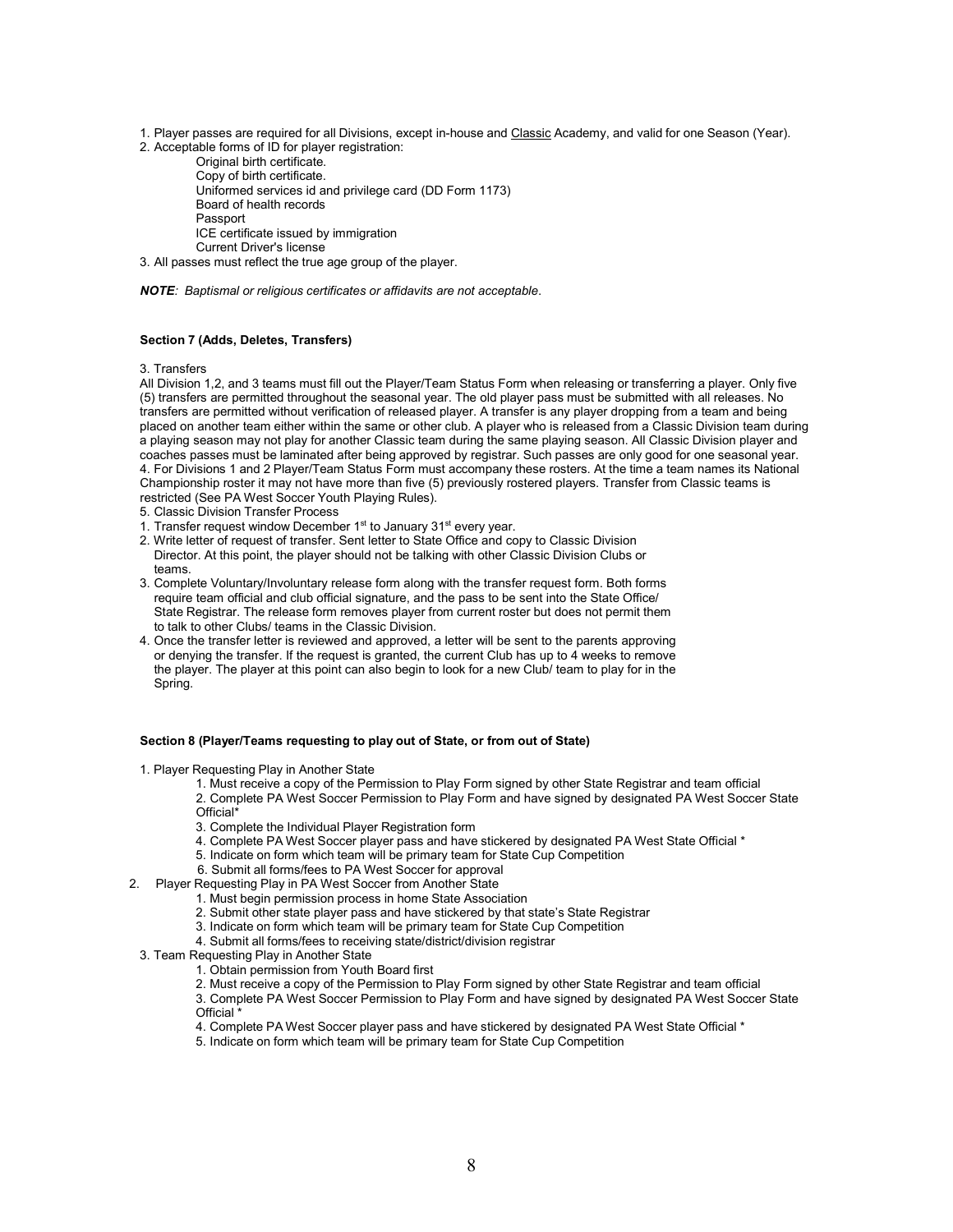- 6. Submit all forms/fees to receiving state
- 4. Team Requesting Play in PA West Soccer State Association from Another State Association
	- 1. Obtain permission from playing Division first
	- 2. Must begin permission to play in home state association
	- 3. Submit other state player pass and have stickered by that state's State Registrar
	- 4. Indicate on form which team will be primary team for State Cup Competition
	- 5. Submit all forms/fees to receiving state/district/division registrar

\*NOTE: Designated PA West Soccer State Officials are the State Registrar and Youth Board President.

#### Section 9 Application to Sponsor non-affiliated teams

- 1 The PA West Youth Board authorizes the Classic Committee to approve applications to sponsor ateam (Youth Playing rules 7.2.8) if the following criteria is met:
	- 1 sponsoring Club identifies the team and Club to be sponsored<br>2 sponsoring Club assures that sponsored team followed PA We
	- sponsoring Club assures that sponsored team followed PA West Rules Procedures and Regulations one year prior to the application
	- 3 sponsoring Club assumes full responsibility for the sponsored team
	- 4 Applications need to be in writing and signed by both Club Presidents
- 2 Approved applications are valid only for the upcoming or remaining season the sponsoring Club applies for, and cannot exceed one seasonal playing year. Applications need to be submitted for each playing season.

#### Part V

#### Section 1 (Purpose)

1. PA West Soccer is organized to provide non-profit, public, educational soccer, development and competition. The Youth Board shall facilitate this purpose and do all in its power to encourage good wholesome competition for the youth in the Western Pennsylvania area.

2. The purpose of the Youth Division shall be to organize, encourage, develop, educate, promote, and provide and opportunity to participate and to administer soccer among the youth players of all abilities.

## Section 2 (Meetings)

1. The Youth Board shall meet the second Monday of every month. Meetings in December and the month of the State Council Meeting (AGM) are not required.

2. All voting members are required to attend the monthly meeting. When a voting member is unable to attend a scheduled meeting, he/she may send an alternate representative as a proxy with full voting rights providing the regular member has notified the Youth Board President in writing before the business meeting commences.

3. The Youth Board shall conduct its normal business at each meeting except that when a meeting is held with proxy representation comprising 33% or more of the voting members, decisions and actions of said meeting must be confirmed at the next regular Board meeting where proxy representation totals less then 33% of the voting members. Affiliated clubs and participating teams are guaranteed representation by the Constitution. Voting members who miss meetings and do not provide representation are denying their constituents due representation. Voting members missing two consecutive meetings and not providing proxy representation will be subject to a hearing before the Youth Board of directors to show cause why he/she shall not be removed from office.

4. The Agenda for Youth Board Meetings shall be as follows:

Call to Order

Roll Call (Written or Verbal) Proxy credential check (if appropriate) Approval of Minutes Election of officers (yearly or based on vacancies) **Correspondence** District, Division, Committee Reports Old Business New Business Good of the Game (if appropriate) Adjournment

5. Agenda items must be received by the Chair 10 days prior to the meeting date. Written notification of meeting and agenda will be provided at least seven days prior to meeting. Agenda topics may be switched at the discretion of the chair with the concurrence of a majority of voting members present.

6. Non-Board members may address the Board under the following circumstances:

- 1. at request of the chair providing such topic is included on the agenda and provided seven days prior to the meeting;
- 2. thru written request filed with the Chair 10 days prior to the meeting;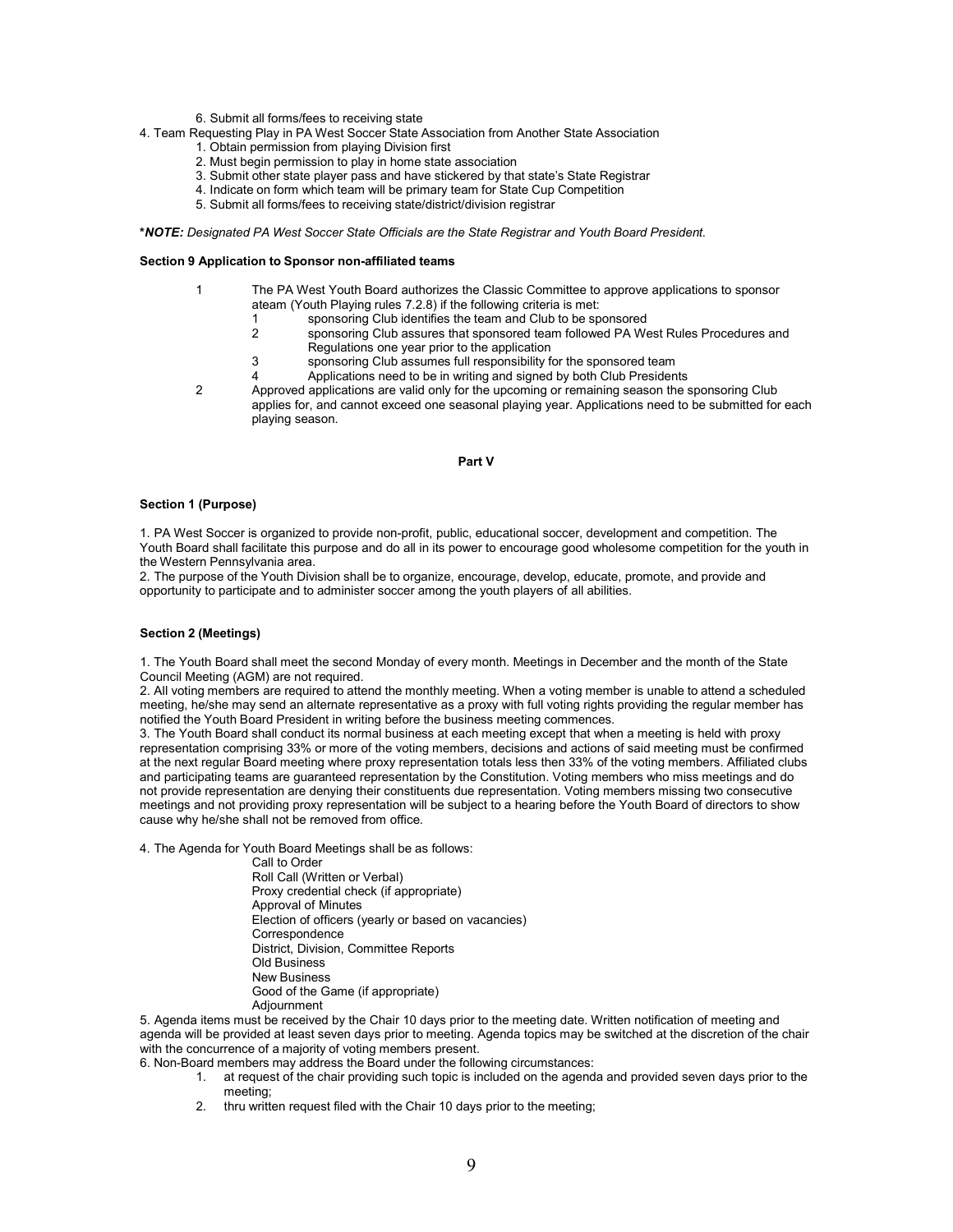3. at the discretion of the Chair with the concurrence of a majority of voting members present. 7. The Constitution requires all committees (not districts/divisions) to file monthly reports with the Secretary of the Youth Board and the PA West Soccer State Office and PA West Soccer Executive Board when activity warrants. 8. All Youth Board members shall be required to submit a monthly report at each regularly scheduled meeting. Such reports shall be submitted to the Chair and shall contain a list of activities and requests for action from the Board. Action items should be highlighted and listed at the bottom of the report.

## Section 3 (Youth Board President)

1. Preside over all Youth Board meetings of PA West Soccer and shall set agenda and order of business.

2. Sit as an ex officio member of any and all committees.

3. Submit monthly report to Youth Board, and Board of Directors

- 4. Enforce all decisions of the Youth Board.
- 5. Enforce all rules and regulations.

6. Shall submit to the Youth Board of Directors nominations for these positions (State Cup, Open tournament, Hearing and Appeals, Recreation Director, State Registrar, and Secretary) at the first meeting of the seasonal year for its approval 7. Appoint chairman of additional committees subject to majority vote of the Youth Board

8. Create additional ad hoc committees as needed

9. Appoint Interim District/Division Director or act as Interim District/Division Director in the event of a vacancy. Such appointment shall not exceed a maximum of six months until a special District/Division election shall be held for the purpose of electing a new District/Division Director. An appointed Interim Director shall have full voting powers; an acting Interim Director may not have additional voting powers other than those granted to the Youth Division President (Youth Vice President).

10. Appoint or act as interim Club President in the event of a vacancy. Such appointment shall not exceed a maximum of six months until a special election shall be held for the purpose of electing a new Club President.

11. Act on behalf of the Youth Board when necessary until said action may be ratified by the Youth Board.

12. Direct necessary Youth Board correspondence.

13. Represent the Youth Division on the Executive Board with voting power

14. Authorized to sign player passes, rosters and travel permits

15. Authority to permit tournament travel teams.

16. Authority to grant indoor hosting permits and indoor travel permits.

17. Represent PA West Soccer Youth Division at the Regional and National Meetings. Shall be the sole voting

representative at Regional and National US Youth Soccer meetings and have the authority to delegate such voting rights as may be needed.

18. Present to the Executive Board the Youth Division's business including budget, policy requests, and be responsible for the implementation of PA West Soccer policies and administrative By-Laws within the Youth Division

## Section 4 (District / Division Director)

1. Authority to manage travel for the travel teams within said District/ Division

2. Responsibility for representing the clubs within its geographic District (District only)

3. Hold a minimum of two (2) meetings a year for district clubs (District), or teams (Division)

4. Conduct yearly election at the first meeting after January 1 for the positions of District/ Division Director, Deputy

Director, Secretary, Disciplinary Committee Chair, and (District only) Referee Representative.

5. Notify clubs electronically of organizational meetings.

6. Responsible for holding Disciplinary within a timely period.

7. May formulate District/ Division Playing Rules providing such rules are in agreement with FIFA, USSF, US Youth Soccer, and PA West Soccer Rules. Such rules must be written and approved by the Youth Board. District/ Division rules must be on file with the Youth Board President, Secretary, and State Office before becoming effective. Rule changes can only become effective at the start of each playing year and must be passed by the Board prior to June 1

8. Promote PA West Soccer programs, competitions, and events

9. Appoint or cause elections to be held for Age Group Commissioners.

10. Conduct the affairs and business of the District/ Division

11. Direct or create the District's/ Division playing schedule

12. Shall receive all protest and appeals on playing matters and games within the respective District/ Division.

13. Responsible to its membership for distribution of all PA West Soccer Association Rules and Regulations (District only) 14. Establish additional ad hoc committees (District only)

15. In intra-divisional play, the Director has the discretionary power to waive certain Rules and Regulations for special circumstances and for Playing District/ Division competition provided that the Youth Board is advised in writing and assents to such waiver.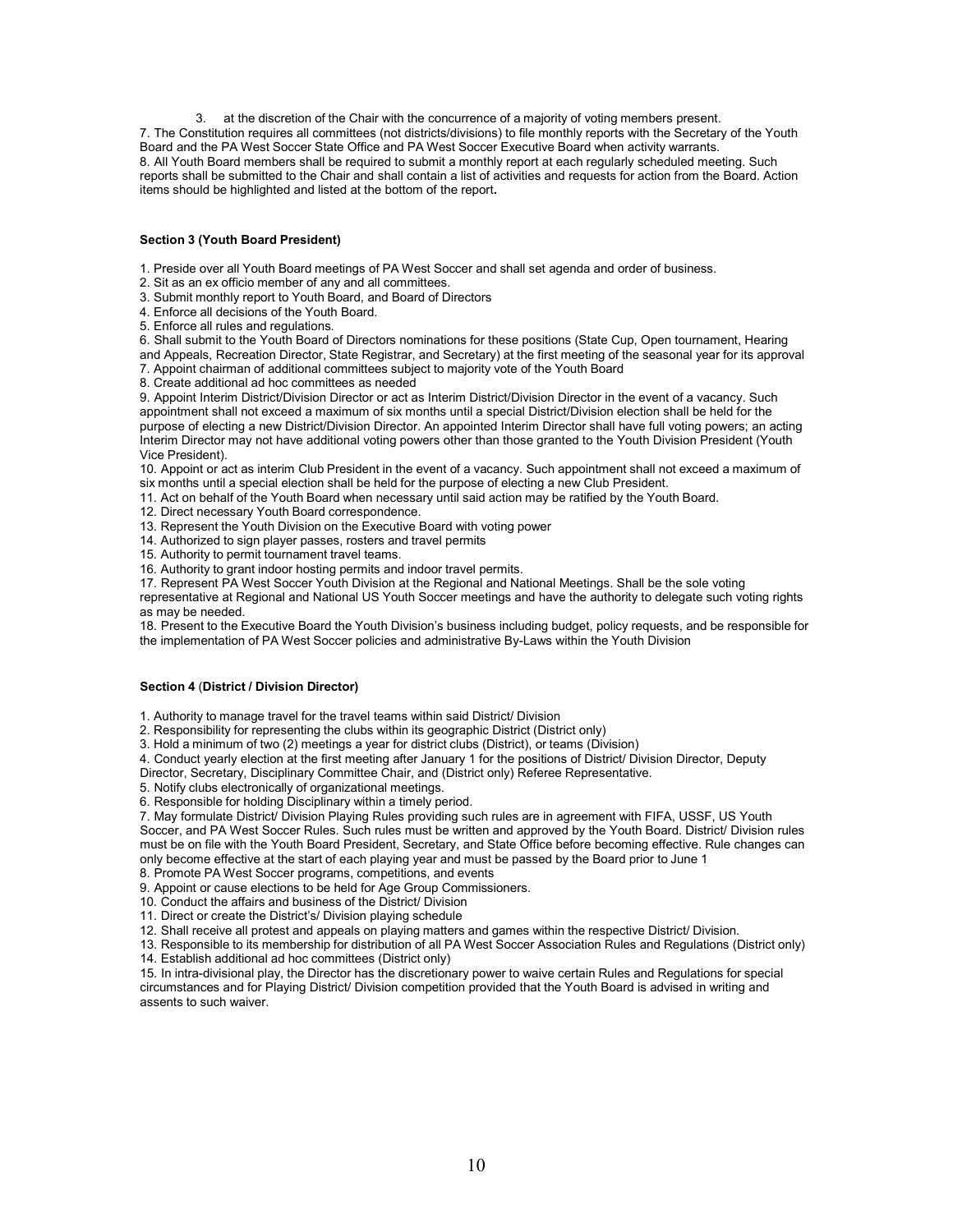16. Attend all Youth Board of Directors Meetings and any special meetings that are scheduled and report on activities of the District/ Division.

17. Submit items for the agenda for consideration 10 days prior to the meeting.

18. Submit at the meeting any problems or needs to be addressed.

19. Approve all District/ Division expenses for payment.

20. Serve on committees, and/or appoint or elect members from the District/ Division to serve on committees.

21. Submit a monthly report with the Secretary and Youth Board President 10 days prior to Youth Board meetings, unless provided at the meeting.

#### Section 5 (Deputy District/ Division Director)

Reports directly to the District Director. Shall serve as District Director and proxy for the Youth Board in the absence of said Director.

## Section 6 (State Cup Chair)

1. Reports directly to the Youth Board President

2. Responsible for the PA West Soccer State Cup Tournament

3. Submits a monthly report with the Secretary of the Youth Board and the State Office when activity occurred.

4. Submits a report including a financial report with the State Office which shall be published in the Annual

5. Responsible for the formulation of tournament rules and budget that shall be approved by the Youth Board by the end of the Year.

6. Authority to run State Cup Tournament and make sound decisions for betterment of all participants consistent with Youth Board, Regional and National Rules and regulations.

7. Source of information for Regional Cup and National Cup tournaments.

8. Primary liaison with Regional Cup Committee.

#### Section 7 (Open Tournament Chair)

1. Reports directly to the Youth Board President

2. Responsible for the PA West Soccer Open Tournament

3. Submits a monthly report with the Secretary of the Youth Board and the State Office when activity

4. Submits a report including a financial report with the State Office which shall be published in the Annual Report

5. Responsible for the formulation of tournament rules and budget which shall be approved by the Youth by the end of the Year.

6. Authority to run Open Tournament and make sound decisions for betterment of all participants consistent with Youth Board, Regional, and National Rules and regulations.

7. Publicize Tournament and encourage maximum participation from PA West Soccer registered in-state teams.

## Section 8 (Hearing and Appeals Chair)

1. Reports directly to the Youth Board President

2. Receive and review weekly lists (in season) of rule violations by players or coaches (yellow or red cards). Insure District/Division action where necessary.

3. Submit a monthly report with the Secretary of the Youth Board and the State Office when activity warrants

4. Submit a final report with the State Office that shall be published in the Annual Report

5. Required to follow all of the procedures of the PA West Soccer By-Laws in hearing and handing down decisions on protests and appeals.

6. Shall present the decision to the Youth Board for approval. The Board may overturn a committee decision by a threequarters vote of total voting members present

7. May not hear a protest or appeal until the proper paperwork including certified check or money order is received.

8. Submit decision for publication online.

## Section 9 (Youth Board Secretary)

- 1. Reports directly to the Youth Board President.
- 2. Take or direct the taking of all Youth Board meeting minutes.
- 3. Direct the keeping of files and correspondence.
- 4. Answer correspondence as directed by the Youth Board President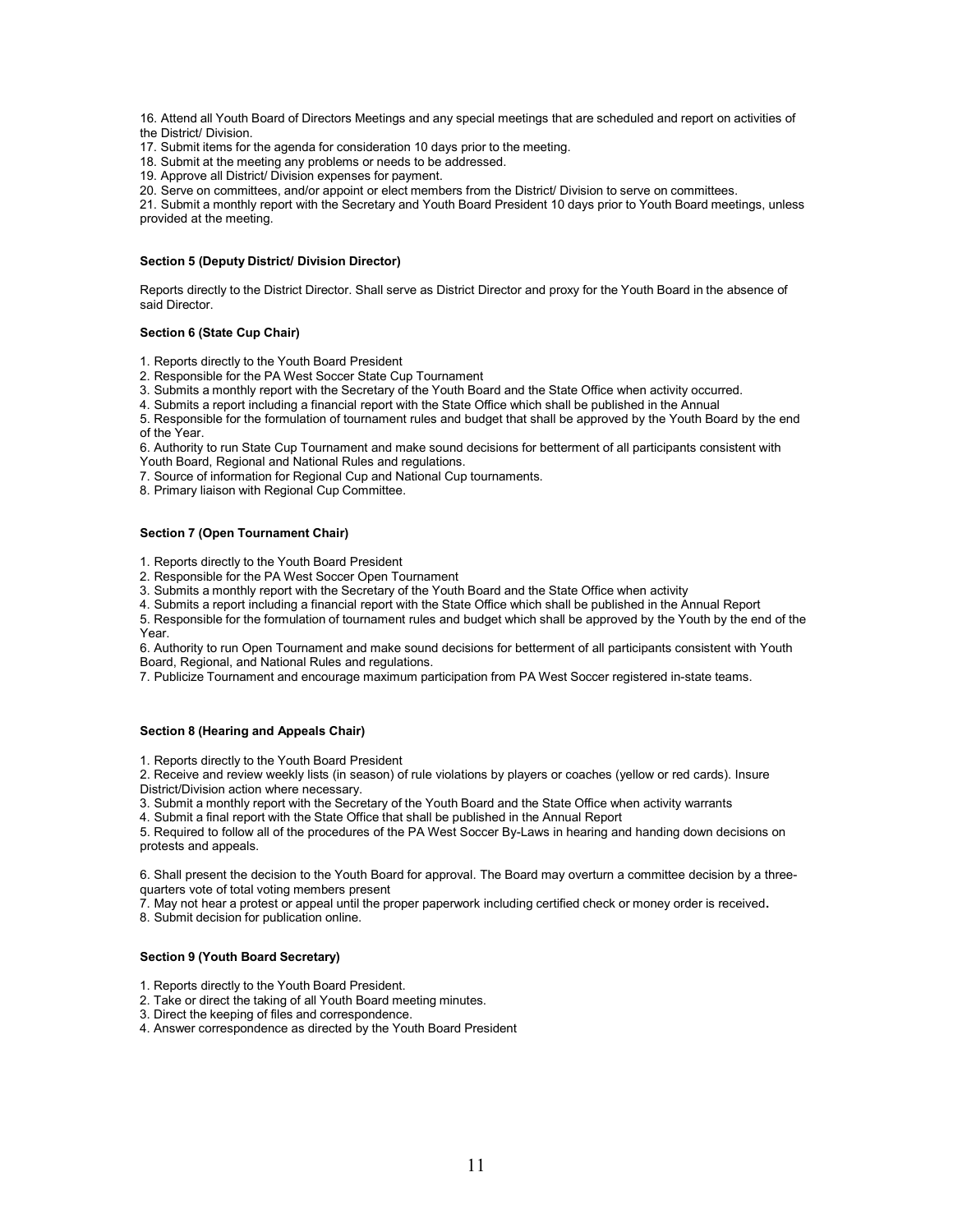#### Section 10 (Recreation Director)

1. Reports directly to the Youth Board President.

2. Shall be the source of information and programs available through US Youth Soccer and other regional/national bodies regarding In-House (Recreational) materials.

3. Shall be the primary contact for PA West Soccer clubs for above recreational materials.

4. Shall be the PA West Soccer member on the Regional Recreation Committee.

5. Shall promote and foster the establishment and expansion of In-House programs in all PA West Soccer clubs.

6. Shall oversee, organize, and promote the District Teams.

## Section 11 (State Registrar)

1. Reports directly to the Youth Board President

2. Direct the keeping of a complete record of all teams and players for the purpose of player registration, team affiliation, voting, and fee assessment.

3. Direct the provision of such records for use by Treasurer and for insurance payments.

4. Authority to issue duplicate player/coaches passes in the event of loss or destruction.

5. Authority to grant team permission to travel to out of state tournaments. May delegate to State Office to sign required forms.

6. Authority to grant team permission to travel to tournaments when application has been received less then seven (7) days before tournament date.

7. Authority to grant permission for tournament teams to travel to out of state tournaments.

8. Authority to grant exceptions to registration procedures (such as necessary IDs) when such exception is not contrary to PA West Soccer policy but for the fostering of soccer within PA West Soccer.

9. Authority to approve registration of out-of-state or PA West Soccer players to play out of state providing all the required paperwork has been received from the other state association involved. May delegate to State Office.

10. Insure all Club Registrars are in compliance with PA West Soccer policies and Youth Board registration rules and adhere to them and submit necessary fees and paperwork in a timely manner.

11. Chair the Registration Committee and adopt new procedures as needed providing such rules are approved by the Youth Board.

## Section 12 (District/Division Secretary)

1. Shall be elected from the members of the District/Division at the first meeting after January for a term of one year

2. Take or direct the taking of all District/Division meeting minutes.

3. Publish all meeting notices for the above meetings.

4. Direct the keeping of files and correspondence.

5. Answer correspondence as directed by the District/Division Director

6. Receive and maintain a copy of all submissions as directed by the duties of other District/Division officers.

## Section 13 (District/ Division Disciplinary Chair)

1. Reports directly to the District/Division Director.

2. Receive and review weekly lists (in season) of rule violations by players or coaches (Yellow or red cards). Insure District/Division action where necessary.

3. Conduct hearings when directed by District/Division Director and responsible for assisting District/Division Director in maintaining discipline throughout District/Division.

4. Submit copy of decisions and meeting minutes to District/Division Director, State Hearing and Appeals Chairperson and State Office. (The State Office shall send the official findings of the committee to all parties in accordance with the US Youth Soccer rules and a copy of all appeals procedures will be done by certified mail

5. Required to follow all of the procedures of the USSF in hearing and handing down decisions on protests

6. Shall present the decision to the District/Division Director for approval.

7. Shall establish the committee based on election or appointment at the first meeting after January 1.

8. May appoint a substitute Chairperson from the committee if unable to attend.

9. May not hear a protest or appeal until the proper paperwork including certified check or money order is received.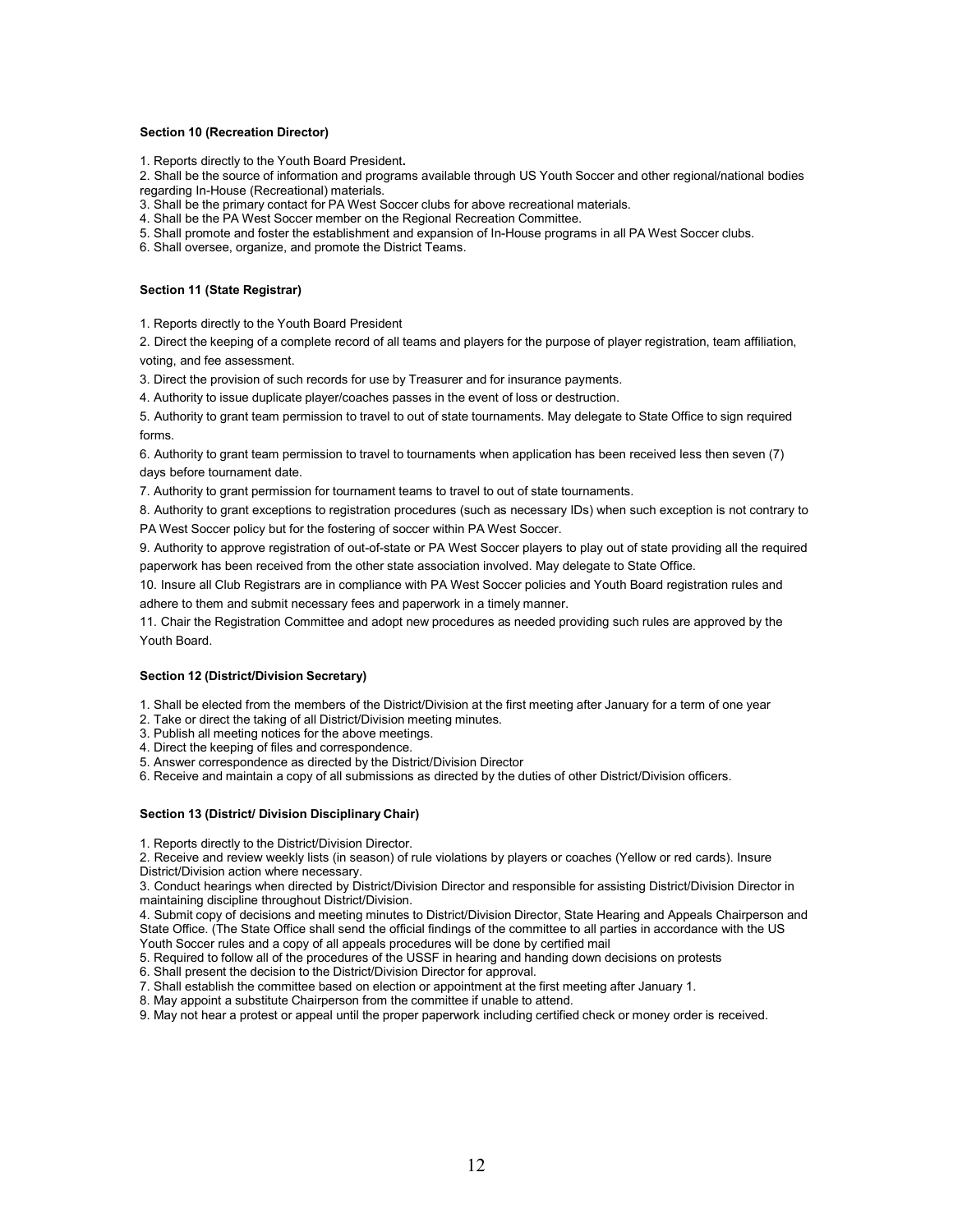10. Must hold hearings within thirty days of the infraction. Failure to do so will result in action by the President of the Youth Board

11. Must insure all parties involved are given written notice of time, place, and a copy of the charges in accordance with

the USSF, US Youth Soccer Appeal rules

12. Submit decision for publication to all newspapers published by PA West

## Section 14 (Age Group Commissioners)

1. Elected or appointed the first meeting after January

2. Report to the District/Division Director.

3. Primary contact between Director and teams in an age group.

4. Oversees a league or all leagues within the age group

5. Creates schedule, contacts coaches, and receives game results weekly from his/her coaches. Monitors and insures all teams are submitting game time schedules as per Youth Division Playing Rules. Reports consistent violations to District/Division Director.

6. Resolves minor disputes between teams/coaches in the section (such as color of uniform and/or game times).

7. Publishes game results

8. Prime contact with the Open tournament committee for data needed on teams entering the Open.

## Section 15 (American Cup Chair)

1. Reports directly to the Youth Board President

- 2. Responsible for all American Cup Festivals. Monthly reports shall be filed with the Secretary of the Youth Board and the State Office when activity warrants
- 3. Submits a final report and financial report with the State Office for publication in the Annual Report
- 4. Formulates rules and budget that shall be approved by the Youth Board
- 5. Advise and be available as a consultant for all organizations sponsoring an American Cup Festival.
- 6. Liaison with State Office regarding distribution of materials and set-up of festivals.

## Section 16 (TOP Soccer Chair)

1. Reports directly to the Youth President

- 2. Responsible for all TOP Soccer programs. Monthly reports shall be filed with the Secretary of the Youth Board and the State Office when activity warrants
- 3. Submits a final report and financial report with the State Office for publication in the Annual
- 4. Formulates rules and budget that shall be approved by the Youth Board
- 5. Advise and be available as a consultant for all organizations sponsoring a TOP Soccer program.
- 6. Liaison with State Office regarding distribution of materials and set-up of festivals.
- 7. Work with TOP Soccer programs and advise ideas and topics for improvement and expansion.
- 8. Coordinate with National and Regional programs.

9. Publicize program.

- 10. Seek alternate funding sources.
- 11. Keep abreast of ADA Act and happenings in the disability world.

## Section 17 (Soccer Across America Chair)

1. Reports directly to the Youth President

- 2. Responsible for all Soccer Start activity. Monthly reports shall be filed with the Secretary of the Youth Board and the State Office when activity warrants
- 3. Submits a final report and financial report with the State Office for publication in the Annual
- 4. Formulates rules and budget that shall be approved by the Youth Board
- 5. Advise and be available as a consultant for all organizations sponsoring a Soccer Start program.
- 6. Liaison with State Office regarding distribution of materials and set-up of programs.
- 7. Work with Soccer Start programs and advise ideas and topics for improvement and expansion.
- 8. Coordinate with National and Regional programs.
- 9. Publicize program.

10. Seek alternate funding sources.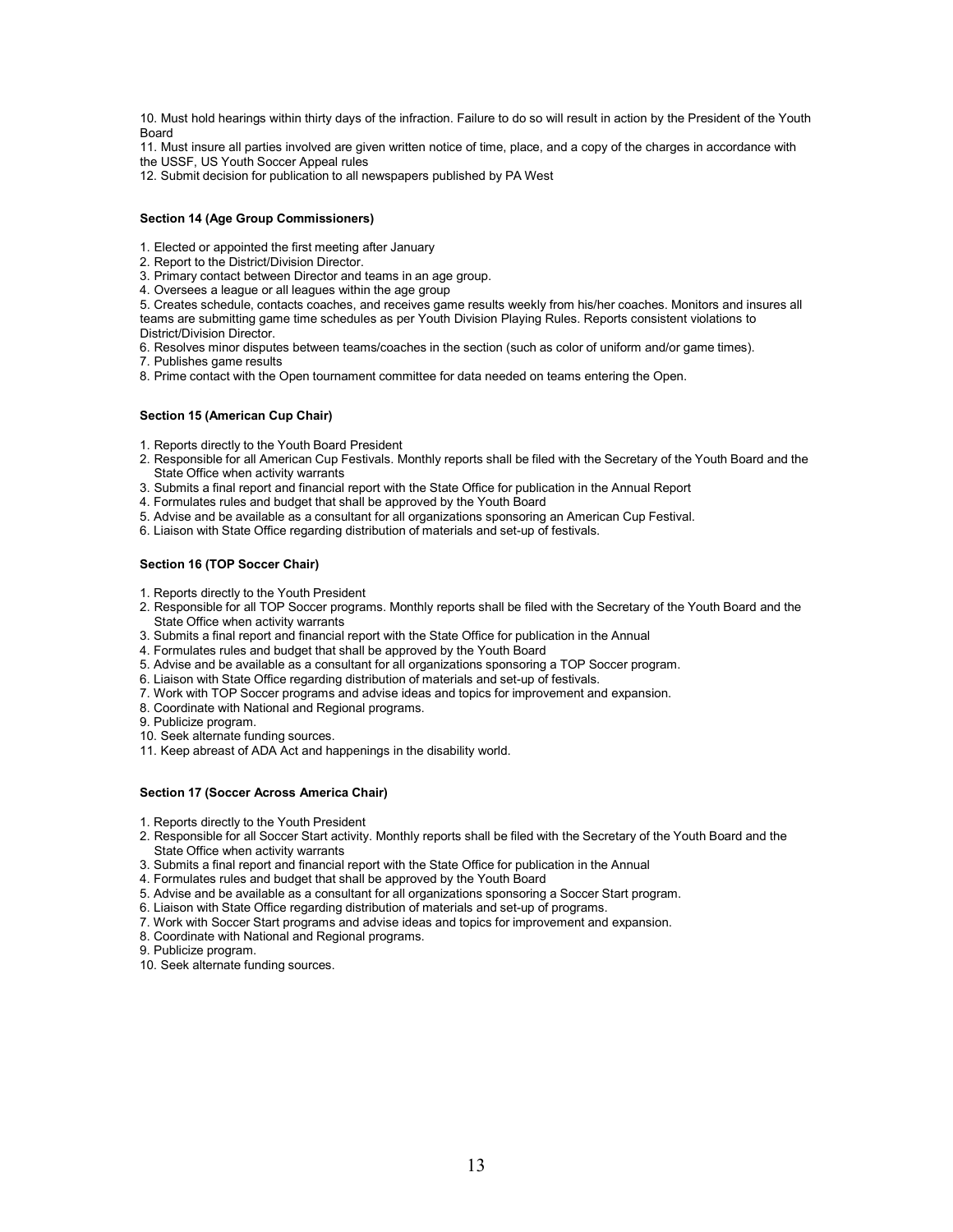#### Section 18 (Rules Committee Chair)

- 1. Reports directly to the Youth Board President
- 2. To become familiar with and thoroughly understand/know PA West Soccer, Regional and National US Youth Soccer playing and administrative rules as they apply to the Youth Division Playing Rules.
- 3. To review and present to the Youth Board changes in playing rules for each playing division.
- 4. To be the guardian of all Youth Division playing rules.
- 5. To accept playing rule changes for review from individuals or clubs providing they are submitted according to procedures as established in the PA West Soccer Constitution.

#### Section 19 (Membership Committee Chair)

- 1. Reports directly to the Youth Board President
- 2. Preside over new member applications
- 3. Recommend changes in applications, Constitution, and By-Laws to bring the applicant in line with PA West Soccer membership requirements.
- 4. Recommend changes in applications, structure, playing rules, and other programs that are needed to bring the
- applicant in line with PA West Soccer membership requirements.
- 5. Recommend applicants for acceptance and membership to the Youth Board

#### Section 20 (Futsal Committee)

- 1. The Futsal Committee is an advisory Board and reports directly to the Youth Board
- 2. Each Youth Board sanctioned Futsal League shall send one representative as member to the Futsal Committee
- 3. The Chairperson shall be appointed by the Youth Board, the Vice Chairperson and a Secretary shall be elected by the Committee. Committee members serve terms of one (1) year according to the seasonal soccer year
- 4. Committee shall advise and be available as a consultant for all organizations sponsoring a Futsal program.
- 5. Liaison with State Office regarding distribution of materials and set-up of programs.
- 6. Work with Futsal programs and advise ideas and topics for improvement and expansion.
- 7. Coordinate with National and Regional programs.
- 8. Responsible for the formulation of tournament and league rules which shall be approved by the Youth Board
- 9. Authority to run Futsal State Cup consistent with Youth Board, Regional, and National rules and regulations.

## Section 21 (Mediation Committee Chair)

Non Hearing related disputes can be referred to the Committee for arbitration. The committee is then to conduct fact findings and to recommend further proceedings to the YB.

## Section 22 (Division 1 and 2)

#### 1. Administration

1. The Division Director as well as the Division Committee shall be responsible to the PA West Soccer Youth Board for proper operation of Division 1 and 2. The Division shall meet at least once before each playing session. A quorum at any special meeting or bi-annual meeting of the League shall consist of 50% (rounded up to next higher number) of the voting members in good standing.

- 2. The Division Committee shall have the following members:
	- Division Director
	- Deputy Director
	- Boys Commissioner
	- Girls Commissioner
	- Secretary
	- Hearings and Appeals Chair

3. The Division Committee shall be elected by the recognized voting Members, shall serve a one-year term, and may be re-elected for subsequent one-year terms. Officers need not necessarily be current Members.

4. Committee Members shall be elected by the membership at the meeting held prior to the spring playing session.

5. The voting members will be made up of one (1) representative from each of the PA West Soccer registered Classic clubs in good standing.

2. The Division Director is charged with the overall administration of the Division 1 and 2 leagues. The director shall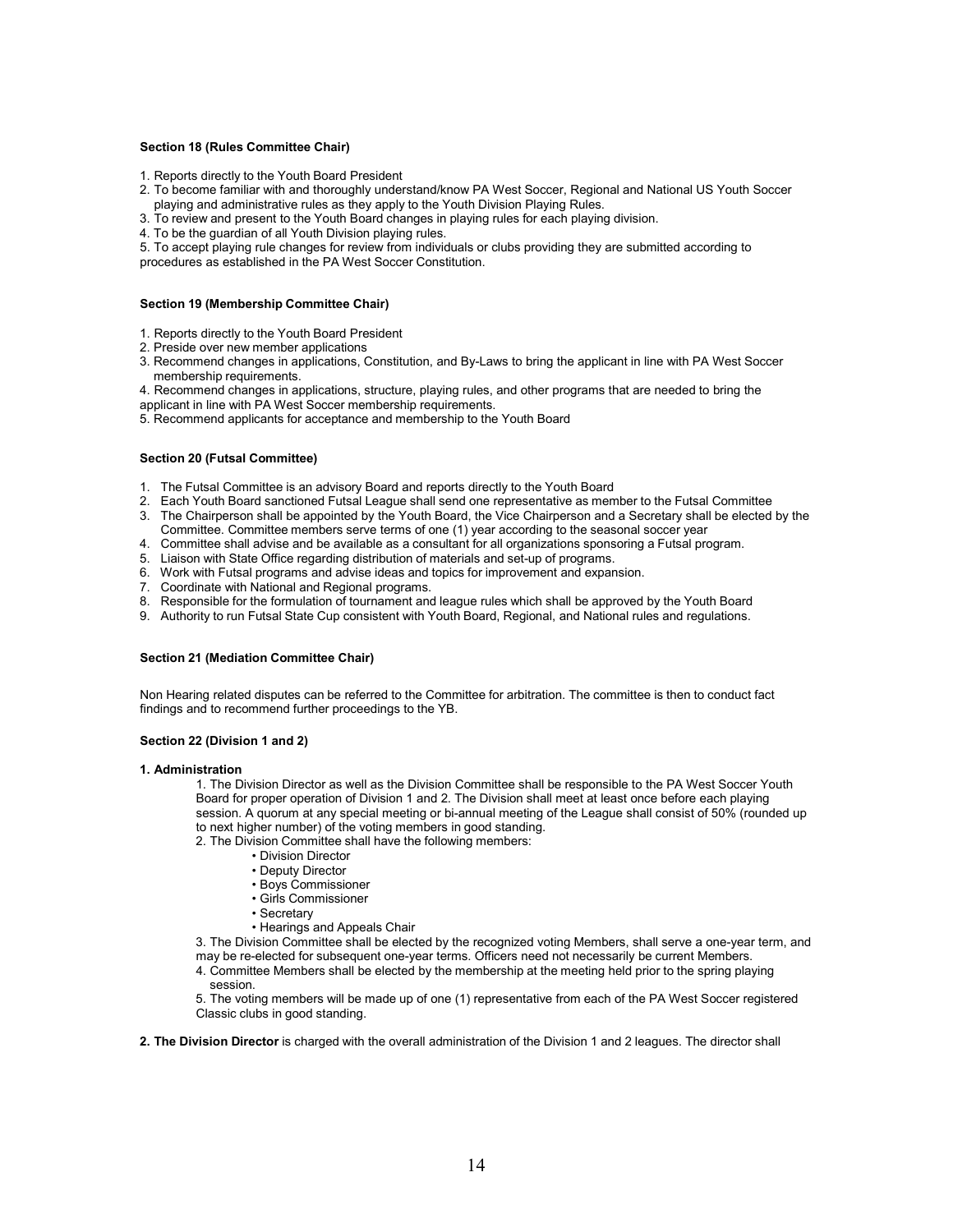appoint such committees, as necessary to carry out such function. The director shall be responsible for the day-to-day operations of these division's. The director shall oversee the financial operations of the division. The Director shall represent the Classic Clubs on the PA West Soccer Youth Board.

3. The Assistant Director shall have the authority to perform the duties of the Division Director in their absence. The Assistant Director will have the authority to attend, act and vote (to the extent permitted) at PA West Soccer meetings in the absence of the Division Director

4. The Secretary shall be responsible for having a record taken of the minutes of all Committee meetings and keep records of scores. He shall have available at all meetings copies of the minutes of previous meetings and shall act as historian. The Secretary may appoint, with membership approval, an assistant.

5. The Girls and Boys Commissioners shall be responsible to schedule and track the session games as directed by the membership's competition committee and collect the session game cards. Commissioners may appoint age group assistants to assist in their duties.

6. The Hearings and Appeals chair shall be responsible for chairing the Disciplinary Committee. The chair shall have the duties and responsibilities provided for in the PA West Soccer Youth Division Playing Rules.

#### 7. Organizational Meetings

The Division Director is required to hold at least two (2) organization meetings per year, one for fall and one for spring. Teams playing in Division 1 and 2 must have their registration forms in the State Office by the deadline set by the Division Board. Only teams represented by recognized voting Members at the meeting may vote on the playing session structure. Non-voting member teams will not have a vote.

## Section 23 Academy Level Guidelines

- 1. The U9 U10 and U11 program shall be known as PA West Academy.
- 2. All players shall be registered with PA West
- 3. The Academy shall be composed of players from a Classic Club.
- 4. No scores or standings shall be kept or published<br>5. Players may be combined and moved within the site
- Players may be combined and moved within the same Club
- 6. Only the pool roster shall be required for Academy games
- 7. Player passes can be be issued upon request
- 8. Academy games shall be played using one certified referee
- 9. Academy shall play small sided
- 10. Academy players shall be encouraged to play for their local Community Club
- 11. The Academy is administered by the Classic Division

#### Section 24 Accreditation Committee Chair

- 1. Reports directly to the Youth Board President
- 2. Organizes the application process for the PA West Club Accreditation Program
- 3. Recommends Clubs to the Youth Board to be accredited
- 4. Verifies the status of Accredited Clubs on the Clubs anniversary dates
- 5. Maintains records of Clubs accreditation level and status
- 6. Coordinates the committee which shall consist of one representative per District
- 7. Presents recommendations of program improvements to the Youth Board

## Section 25 Financial Assistance

Each team will receive a stipend to assist with the expense of participation in the National Championships or the National Presidents Cup. PA WEST will hold these stipends until the conclusion of the event. Deductions will be made from the stipend for on/off the field misconduct or for unsportsmanlike behavior by players, team officials, or fans.

The amount of the Stipend will be divided equally between the teams participating in a National Championship or National Presidents Cup. The amount of the combined stipends for these teams is \$10'000 with the maximum amount per team not to exceed \$7'000

Only teams playing exclusively for US Youth Soccer and in good standing with PA West are eligible for financial assistance. These stipends do not affect stipends given by Regional or National governing bodies.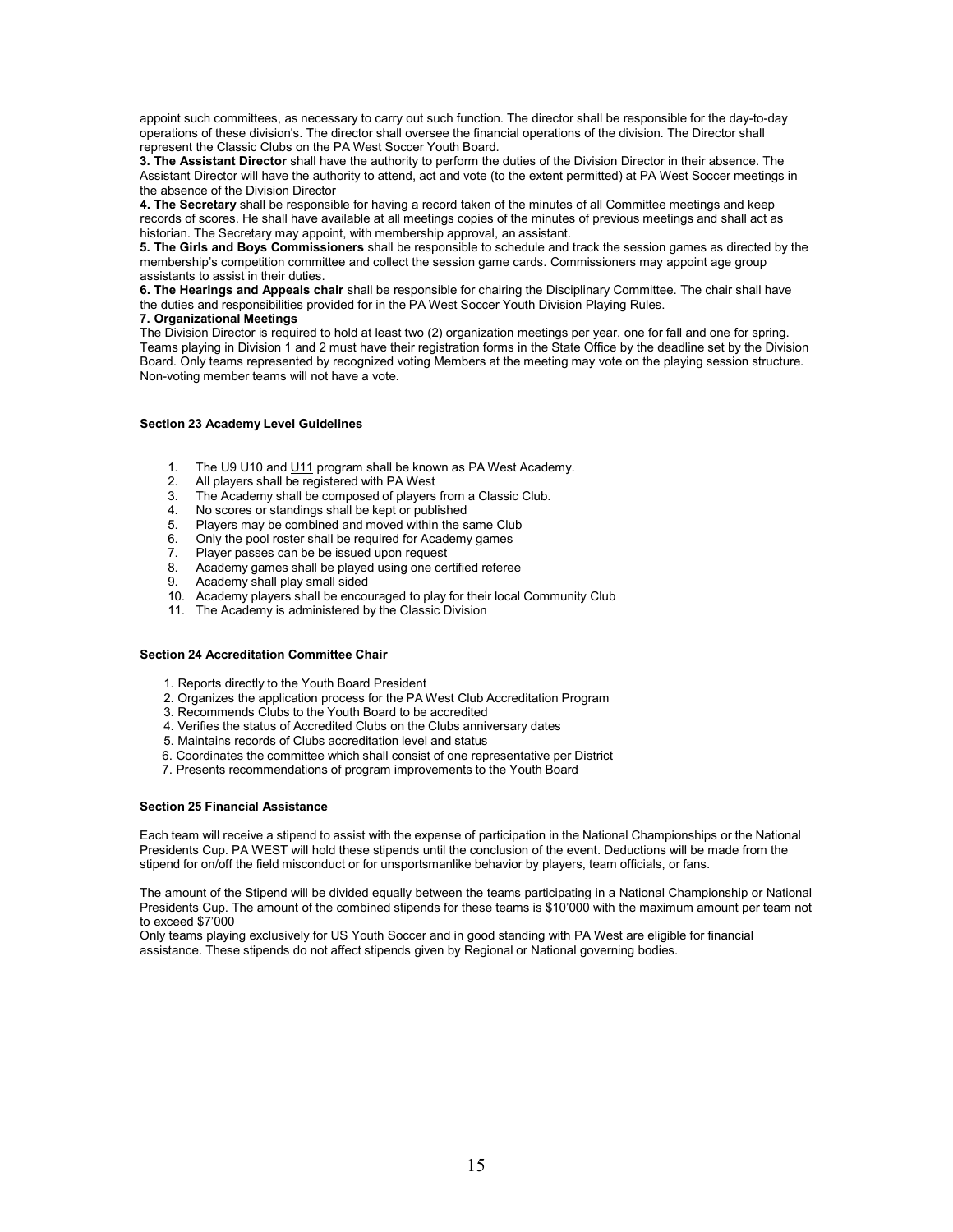#### Section 26 League Committee

- 1. Reports directly to the Youth President
- 2. The Committee shall consist of four (4) members, two (2) of which are appointed in even and two (2) in odd years.
- 3. Each term is for two (2) years, except as provided in 26 A
- 4. Each term starts January 1<sup>st</sup> and ends December  $31<sup>st</sup>$ , except as provided in 26 A
- 5. No member shall serve two consecutive terms as member or Chairperson
- 6. The League Committee shall elect a Chairperson for a one-year term, except as provided in 26 B
- 7. The League Committee is responsible to review all Division 1, 2, and 3 entries.
- 8. The League Committee can accept or decline teams entry into Divisions 1, 2, and 3
- 9. The League Committee will place all accepted teams into Divisions 1, 2, and 3
- 10. The League Committee is the first level of appeal.
- 11. The Youth Board is the second and final level of appeal.

A The initial term for even year members shall start July 17<sup>th</sup> 2016 and end December 31<sup>st</sup> 2017 and the initial term for the odd year members shall start July 17<sup>th</sup> 2016 and end December  $31^{st}$  2018

B The League Committee Chairperson for 2016/17 shall serve for 1.5 years

#### Section 27 Futsal Sanctioning

- A Qualifying Entities
- 1. Affiliated PA West Member Clubs
	- involved in Futsal training, in-house league, or inter Club league - dedicated Club Board Member for Futsal Operations
- 2. Futsal Clubs
	- -committed exclusively to Futsal
- 3. Organizations running Futsal Leagues
- 4. Affiliated PA West Member inter Club Leagues - League play between PA West affiliated or sanctioned members
- B League Sanctioning Requirements
- 1. FIFA and USFF rules apply
- 2. Levels of Competition are Premier, Travel, and Recreational
- 3. Age Groups from U8 to U19 Girls and Boys/Coed
- 4. There is no minimum number of teams or players required
- 5. There is no minimum coaching requirement<br>6. League shall have a certified referee assigne
- League shall have a certified referee assignor, a referee program and use only USFF certified referees.
- 7. League Rules and Contacts need to be current and on file with the State Office
- 8. The League name cannot be conflicting with, or similar to a sanctioned league<br>9. Any and all players and coaches need to be registered with PA West through the
- Any and all players and coaches need to be registered with PA West through the State Office
- 10. Leagues that are affiliated with any other association(s) than PA West/ US Youth/ USFF cannot be sanctioned.
- 11. Principals that operate or are affiliated with another league that is not sanctioned or associated with PA West/ US Youth/ USFF can not be sanctioned (dual sanctioning and dual league operation)
- 12. Tournaments held by sanctioned leagues are automatically sanctioned
- 13. Sanctioned leagues are subject to a one (1) year probational period. Sanctioning renews automatically every year. Deficiencies on sanctioning requirements will place the League on probation and given one (1) year to correct the deficiency.
- 14. All Risk Management procedures of PA West need to be followed
- 15. Leagues need to be in compliance with League Sanctioning Requirements before applying to be sanctioned. Sanctioning is at the final discretion of the Youth Board. Sanctioning is granted, restricted, or revoked by majority vote of the PA West Youth Board.
- C Club Accreditation Requirements
- 1. One (1) Year of play before eligible to apply
- 2. Futsal specific training curriculum
- 3. Licensed coaches
- 4. Futsal exclusive or inclusive
- 5. Committed to participate in State Cup
- 6. 40 players in 5 different age groups